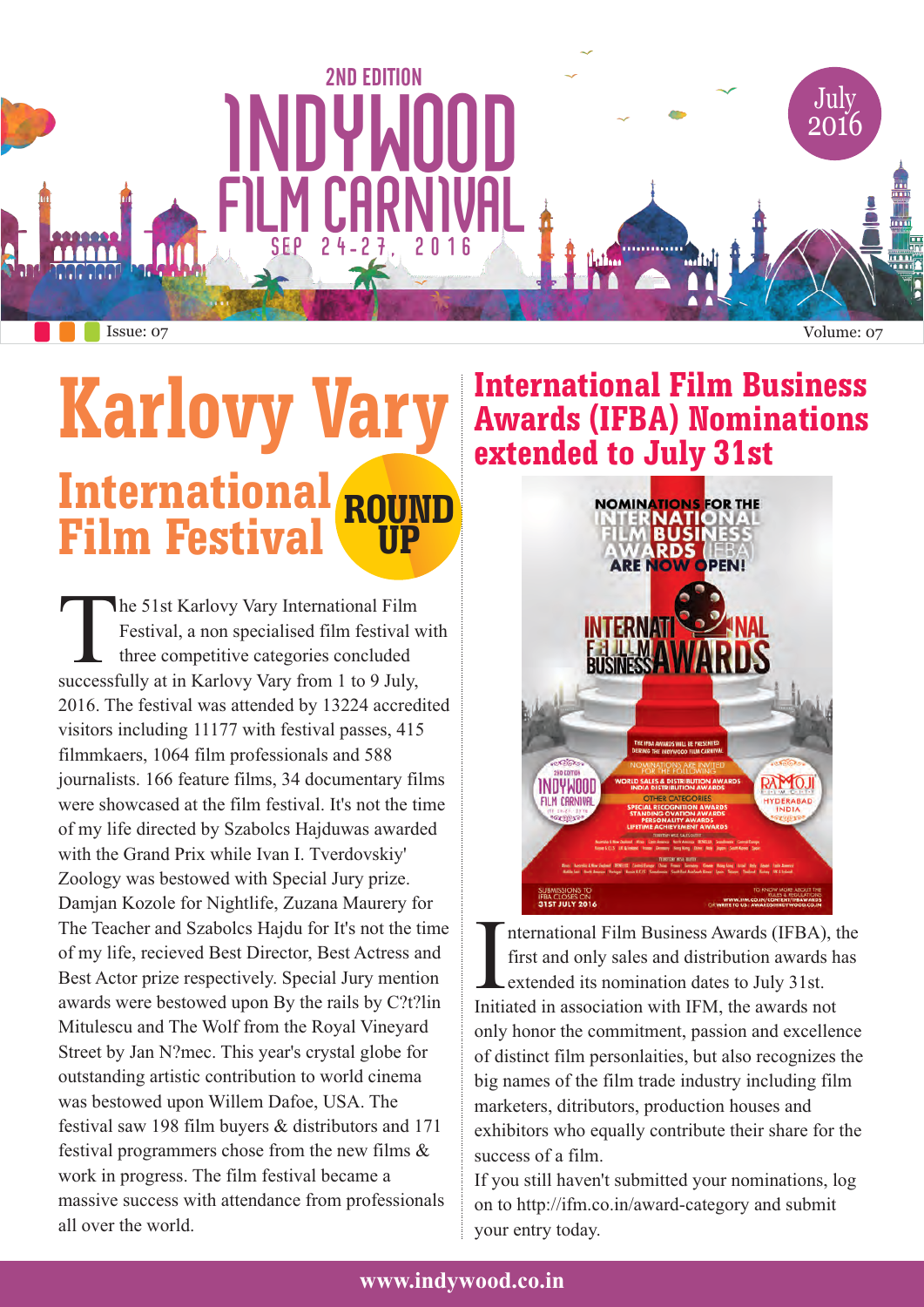# **Entries for Indywood Talent Hunt close soon**

ndywood Talent Hunt, a never before opportunity for young talent artists who aspire<br>to make in big in the entertainment industry will soon close its entries. The event has recieved an overwhelming response from all corners of the world. The talent hunt will not just provide a platform for participants to showcase their proficiency in various fields associated with the entertainment industry but would also be provided with a unique opportunity to meet the biggest names of this industry.

The talent hunt is an exclusive gateway to Stardom which will help participants identify and hone their talents, listen to renowned personalities and share a single stage with them. Competitions under categories like script writing, lyrics writings, music direction, still photography, best online promoter, short film making, production design, animation character design, Poster design, fashion show, acting contest and much more shall be organised at the event venue. The event is being supported by Talentrack, a pioneering mobile brand in India for hiring & engagement of talent in all forms of media, entertainment and creative art. To register visit http://talentrack.in/indywood.

# **China Film Insider partners with Indywood Film Carnival**

e are now at an age where China's box<br>
office power cannot be ignored any<br>
longer. Many predict China will surpas<br>
the U.S. as the world's biggest movie market as soo longer. Many predict China will surpass the U.S. as the world's biggest movie market as soon as in 2017. Co-productions and collaborations

between China and other nations, including India, in the film industry have mushroomed these past 2 years in response. And although many have begun to register China's growing importance, few understand the complexities of working with China's film industry. China Film Insider is here therefore to fill that gap of understanding. China Film Insider is a leading entertainment trade publication that devotes itself exclusively to reporting on the impact China's film industry and market have on Hollywood and other film industries in the world. While many Western media sites report on China's film industry primarily through the angle of China's box office growth, China Film Insider distinguishes itself by addressing this and more important questions, such as "How is China changing the face of Hollywood?" and "Can China successfully export its soft power to the world?" Through its partnerships with film consulting and entertainment law firms, China Film Insider is able to offer an intelligent insider's look at China's relationship with other media industries. The publication website offers a wide variety of news, opinions, and in-depth analysis of the realities of filmmaking in China and the complicated relationship between China's state administration and foreign and domestic film studios. Their stories span from film news, interviews with industry insiders, box office analyses and predictions, to articles devoted to bring their readers up to speed on the latest developments in mergers and acquisitions and media legislation in China.

As a news site dedicated to bridging the gap between China and Hollywood, China Film Insider has a dedicated and far-reaching readership that encompasses the leaders of film and media industries around the world. They boast of a dedicated readership base of film industry professionals, banking and investment executives, film festival and market organizers, broadcasters, entertainment attorneys, film journalists, and individuals who are involved in the dialogue between China and the rest of the world. Recently China Film Insider joined the league of supporters for Indywood Film Carnival.Indywood Film Carnival is excited to have them onboard.